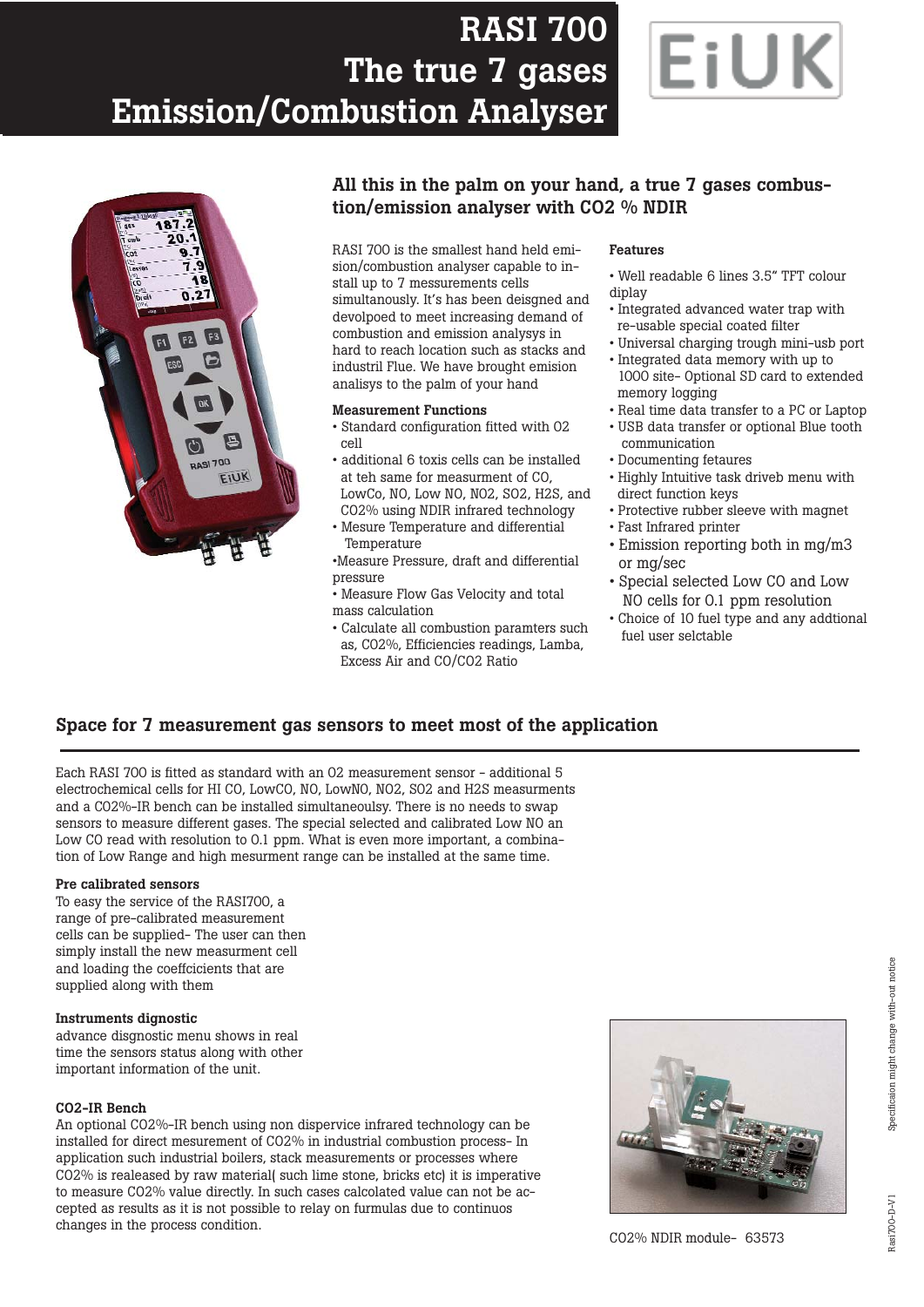# **RASI 700 RASI 700 The true 7 gases The true 7 gases Emission/Combustion Analyser Emission/Combustion Analyser**



### **Analyser Features New water trap offer additional sensor protection**

Engineerd to with-stand harsh process conditions

- Robust ABS molded case protect from un-expected drops
- Stainless steel plugs
- Integrated removable water trap



## **Intuitive task driven menu and advanced functionality**

#### **Easy to use task menu**

When using RASI700 yo will note the di ference: there is no need to read any heavy manual. This unit is so easy to use. and an addtional help menu will help you in case you need it.

• Taks oriented menu with separate pages for different configuration

• Function keys give you direct access to the desired function

• Dedicated measurement programmes can be edited and saved for recall on field

•Separe individual menu for Gas Analysy, temperature and pressure reading •User configurable dispaly order



#### **Emission Reporting**

Most of the Enviromantel agencies worldwide require that emssions are reported to specifi standars- RASI 700 features • Variable 02 Reference user selectable

for reporting pourposes

• Emission measurement in mg/m3 or mg/sec as specified in the industry standard

• Low NOx reading to match specific application such as emission monitoring in gas turbine

•Unlimted choice of fuels

#### **Gas and flow Measurement**

Rasi 700 measure gas flow velocity and an instant mass when used in conjuction with the Optional Pitot Tube.

The Gas Flow option include an high accurcay differential internal pressure sensor and a Barometric sensor for automatic compesation of change in ambient pressure



Display Examples Display Examples Display Examples



#### **Advanced Water trap enhance protection**

Each Rasi 200 is fitted as standard witha new integrated condensate trap with PTFE coated filter eliminates the possibity of condesation accumolating inside the unit.The bottom part of the condensate trap is made of alluminium and act as a " natural cooler" to make the sampled gas condensate in the trap- A clean and dry gas is then delivered to the gas collector ready to be measured

An Additional internal filter is installed in the analsyer to further prevent the measuring cell from contamination.



 $26.1$ 

Flue gas measurements Pressure mensurement **Gas flow measurement** Diff. temp. measurement Last measured values External HC detector (AUX)

**Measurement mean** 

 $\mathbf{B}$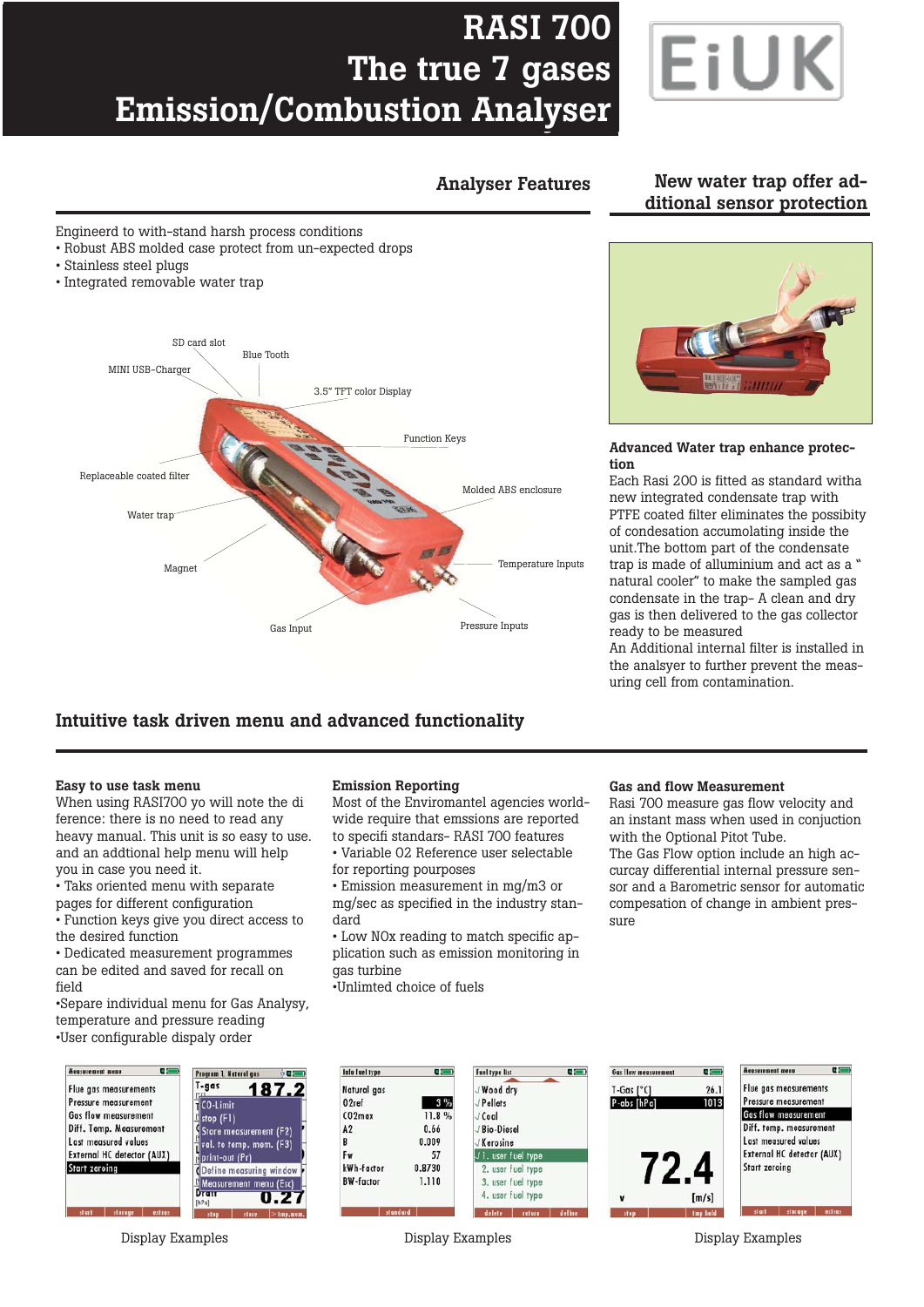# **RASI 700 RASI 700 The true 7 gases The True 7 gases Emission/Combustion Analyser Emission/Combustion Analyser**



| Specifications                                                                                                                           |                                                                                                                                                                                                             |                                                                                                                                                                                                                       |                |               |  |  |
|------------------------------------------------------------------------------------------------------------------------------------------|-------------------------------------------------------------------------------------------------------------------------------------------------------------------------------------------------------------|-----------------------------------------------------------------------------------------------------------------------------------------------------------------------------------------------------------------------|----------------|---------------|--|--|
|                                                                                                                                          |                                                                                                                                                                                                             |                                                                                                                                                                                                                       | resolution     | <b>Notes</b>  |  |  |
|                                                                                                                                          | Range                                                                                                                                                                                                       | <b>Accuracy</b>                                                                                                                                                                                                       |                |               |  |  |
| <b>Measured Gases</b><br>02 measurement                                                                                                  |                                                                                                                                                                                                             |                                                                                                                                                                                                                       | 0.1 % Vol % ab |               |  |  |
| CO measurement (H2 compen-                                                                                                               | O to 25 % Volume Absolute                                                                                                                                                                                   | $\pm 0.2$ Vol % abs<br>$\pm$ 10 ppm or 5 % rdg (<4000 ppm)                                                                                                                                                            |                | $T90 < 20$ ec |  |  |
| sated                                                                                                                                    | 0 to 10000 ppm                                                                                                                                                                                              | 10 % of rdg > 4000 ppm                                                                                                                                                                                                | 1 ppm          | T90 < 40 ec   |  |  |
| Low CO measurement (H2 com-<br>pensated)                                                                                                 | 0 to 300 ppm                                                                                                                                                                                                | $\pm$ 2 ppm or 5 % rdg                                                                                                                                                                                                | $0.1$ ppm      | $T90 < 40$ ec |  |  |
| CO measurement                                                                                                                           | 0 to 20000 ppm                                                                                                                                                                                              | $\pm$ 100 ppm or 5 % rdg (<4000 ppm)<br>10 % of $\text{rdg} > 4000 \text{ ppm}$                                                                                                                                       | 1 ppm          | $T90 < 40$ ec |  |  |
| CO measurement                                                                                                                           | 0 to 10%                                                                                                                                                                                                    | $\pm$ 0.02 % of 5 % rdg (<0.4% ppm)<br>10% of $\text{rdg} > 0.4$ %                                                                                                                                                    | l ppm          | T90 < 40 ec   |  |  |
| NO measurement                                                                                                                           | 0 to 5000 ppm                                                                                                                                                                                               | $\pm$ 5 ppm or 5 % rdg ( < 1000 ppm)<br>10 % of rdg > 1000 ppm                                                                                                                                                        | 1 ppm          | $T90 < 30$ ec |  |  |
| Low NO measurement                                                                                                                       | 0 to 300 ppm                                                                                                                                                                                                | $\pm$ 2 ppm or 5 % rdq                                                                                                                                                                                                | $0.1$ ppm      | $T90 < 30$ ec |  |  |
| NO2 measurement                                                                                                                          | 0 to 1000 ppm                                                                                                                                                                                               | $\pm$ 5 ppm or 5 % rdg (<200 ppm)<br>10 % of rdg > 200 ppm                                                                                                                                                            | 1 ppm          | $T90 < 60$ ec |  |  |
| S02 measurement                                                                                                                          | 0 to 5000 ppm                                                                                                                                                                                               | $\pm$ 10 ppm or 5 % rdg (<2000 ppm)<br>10 % of rdg > 200 ppm                                                                                                                                                          | 1 ppm          | $T90 < 40$ ec |  |  |
| H2S measurement                                                                                                                          | 0 to 2000 ppm                                                                                                                                                                                               | $\pm$ 5 ppm or 5 % rdg (<100 ppm)<br>10 % of $\text{rdg} > 100 \text{ ppm}$                                                                                                                                           | 1 ppm          | $T90 < 40$ ec |  |  |
| CO <sub>2</sub> % NDIR                                                                                                                   | 0 to 20%                                                                                                                                                                                                    | $\pm$ 0.4 % Abs                                                                                                                                                                                                       | 0.1 %          | $T90 < 30$ ec |  |  |
| <b>Temperature and Pressure</b>                                                                                                          |                                                                                                                                                                                                             |                                                                                                                                                                                                                       |                |               |  |  |
|                                                                                                                                          |                                                                                                                                                                                                             |                                                                                                                                                                                                                       |                |               |  |  |
| Temperature measurement                                                                                                                  | -40 to 1200 Deg                                                                                                                                                                                             | $\pm$ 1 °C (-40 to 200 °C)<br>$\pm$ 1 % of rdg (200 to 1200 °C                                                                                                                                                        | 0.1 °C         | n/a           |  |  |
| Draft measurement                                                                                                                        | $±$ 40 hPa                                                                                                                                                                                                  | $\pm 0.02$ hPa or $\pm 1$ % of rdq                                                                                                                                                                                    | $0.1$ hPa      | n/a           |  |  |
| Pressure measurement ( gauge,                                                                                                            |                                                                                                                                                                                                             |                                                                                                                                                                                                                       |                |               |  |  |
| negative and differential)                                                                                                               | $\pm$ 300 hPa(mBar)                                                                                                                                                                                         | $\pm 0.02$ hPa or $\pm 1$ % of rdg                                                                                                                                                                                    | $0.1$ hPa      | n/a           |  |  |
| Absolute Pressure measurement                                                                                                            | 0 to 1034 hPa                                                                                                                                                                                               | $\pm$ 1 % of rdg                                                                                                                                                                                                      | $0.1$ hPa      | n/a           |  |  |
| <b>Calcolated value (Fuel dependant)</b>                                                                                                 |                                                                                                                                                                                                             |                                                                                                                                                                                                                       |                |               |  |  |
| CO <sub>2</sub> %                                                                                                                        | O to CO2% max                                                                                                                                                                                               | $\pm$ 0.3 % Vol % abs                                                                                                                                                                                                 | 0.1 % of Vol   |               |  |  |
| <b>Heat Losses</b><br>Excess Air                                                                                                         | 0 to 99.9<br>1 to 9.99 %                                                                                                                                                                                    | n/a<br>n/a                                                                                                                                                                                                            |                |               |  |  |
| Efficiencies (ETA)                                                                                                                       | 0 to 120 %                                                                                                                                                                                                  | n/a                                                                                                                                                                                                                   | 0.1%           |               |  |  |
| Flue Gas Dew Point                                                                                                                       | 0 to 99.9 °C                                                                                                                                                                                                | n/a                                                                                                                                                                                                                   | 0.1            |               |  |  |
| Other calcolated value                                                                                                                   |                                                                                                                                                                                                             |                                                                                                                                                                                                                       |                |               |  |  |
|                                                                                                                                          | Flow Mass, Gas Velocity (require Pitot Tube and Optional Flow velocity integrated module)                                                                                                                   |                                                                                                                                                                                                                       |                |               |  |  |
| Fuels                                                                                                                                    |                                                                                                                                                                                                             | Natural GAs, LPG, Heavy/Light Oil, pellets, Bio Diesel, programmable list                                                                                                                                             |                |               |  |  |
| <b>Emission Monitoring/Calcolation</b>                                                                                                   |                                                                                                                                                                                                             |                                                                                                                                                                                                                       |                |               |  |  |
|                                                                                                                                          |                                                                                                                                                                                                             | Converted value in mg/Nm3, NOx expressed as mg/m3 in term o NO2 and mg/sec-True NOx measurment (NO+NO2), O2 variable reference, CO/CO2 ratio                                                                          |                |               |  |  |
| Digital communicatio and data storage                                                                                                    |                                                                                                                                                                                                             |                                                                                                                                                                                                                       |                |               |  |  |
|                                                                                                                                          |                                                                                                                                                                                                             |                                                                                                                                                                                                                       |                |               |  |  |
| Digital ouput                                                                                                                            |                                                                                                                                                                                                             | Standard MINI USB port- Option BLUEdOOTH module- Real time data transfer<br>Trough Function key, measurement data are orginsed by measurements site- Sites can be created/edited by on board keyboard or directly im- |                |               |  |  |
| Memory review                                                                                                                            | ported by software.                                                                                                                                                                                         |                                                                                                                                                                                                                       |                |               |  |  |
| Memory Storage                                                                                                                           |                                                                                                                                                                                                             | Internal flash memory (up to 250 sites) - SD card more than 1000 sites                                                                                                                                                |                |               |  |  |
| Software                                                                                                                                 |                                                                                                                                                                                                             | ONLINE VIEW softwar package for real time data transfer, data saving and memory organization.                                                                                                                         |                |               |  |  |
| Display                                                                                                                                  |                                                                                                                                                                                                             |                                                                                                                                                                                                                       |                |               |  |  |
| Display Type                                                                                                                             | 3.5" TFT COLOUR backlit display with zoom function                                                                                                                                                          |                                                                                                                                                                                                                       |                |               |  |  |
| Display Line                                                                                                                             | 6 Lines for simultaneous disaply 6 parameters simultaneously- User selectable and programmable- up to 4 measurement windows can be preset<br>from keyboard and saved under customised measurement programme |                                                                                                                                                                                                                       |                |               |  |  |
| Display selected masured paramter with unit, measurement programme, fuel in use, charge bar and function menu icon<br>Display Indication |                                                                                                                                                                                                             |                                                                                                                                                                                                                       |                |               |  |  |
| Power                                                                                                                                    |                                                                                                                                                                                                             |                                                                                                                                                                                                                       |                |               |  |  |
| Battery                                                                                                                                  | Internal NiMh rechargeable battery, Optional LI-ION (Litium ) high efficiency Battery                                                                                                                       |                                                                                                                                                                                                                       |                |               |  |  |
| <b>Battery Operating Time</b>                                                                                                            | 6 hours with standard battery, 15 continuos operation with optional Li-Ion                                                                                                                                  |                                                                                                                                                                                                                       |                |               |  |  |
| <b>Battery Charging</b>                                                                                                                  | Trough USB charging port- Charger included                                                                                                                                                                  |                                                                                                                                                                                                                       |                |               |  |  |
| 110-240 VAC, 50/60 Hz<br>AC Operation                                                                                                    |                                                                                                                                                                                                             |                                                                                                                                                                                                                       |                |               |  |  |
|                                                                                                                                          |                                                                                                                                                                                                             |                                                                                                                                                                                                                       |                |               |  |  |
| Enviromental and mechanical design                                                                                                       |                                                                                                                                                                                                             |                                                                                                                                                                                                                       |                |               |  |  |
| - 5 to 45 °C<br>Operating Temperature                                                                                                    |                                                                                                                                                                                                             |                                                                                                                                                                                                                       |                |               |  |  |
| Storage Temperature                                                                                                                      | 0 to 50 °C                                                                                                                                                                                                  |                                                                                                                                                                                                                       |                |               |  |  |
| IP Protection                                                                                                                            | IP21                                                                                                                                                                                                        |                                                                                                                                                                                                                       |                |               |  |  |
| Weight and Dimensions                                                                                                                    | 750 grams, 110 x 225 x 52 mm (W x H x D)                                                                                                                                                                    |                                                                                                                                                                                                                       |                |               |  |  |
| Housing                                                                                                                                  | Robust ABS molded case                                                                                                                                                                                      |                                                                                                                                                                                                                       |                |               |  |  |
| Conformity                                                                                                                               | EN 50379-12                                                                                                                                                                                                 |                                                                                                                                                                                                                       |                |               |  |  |
| Warranty                                                                                                                                 | 2 years analyser, 1 year 02, CO, NO , NO2 , SO2 and H2S cell, 2 years CO2% NDIR, 1 year battery/charger and flue gas sampling probe                                                                         |                                                                                                                                                                                                                       |                |               |  |  |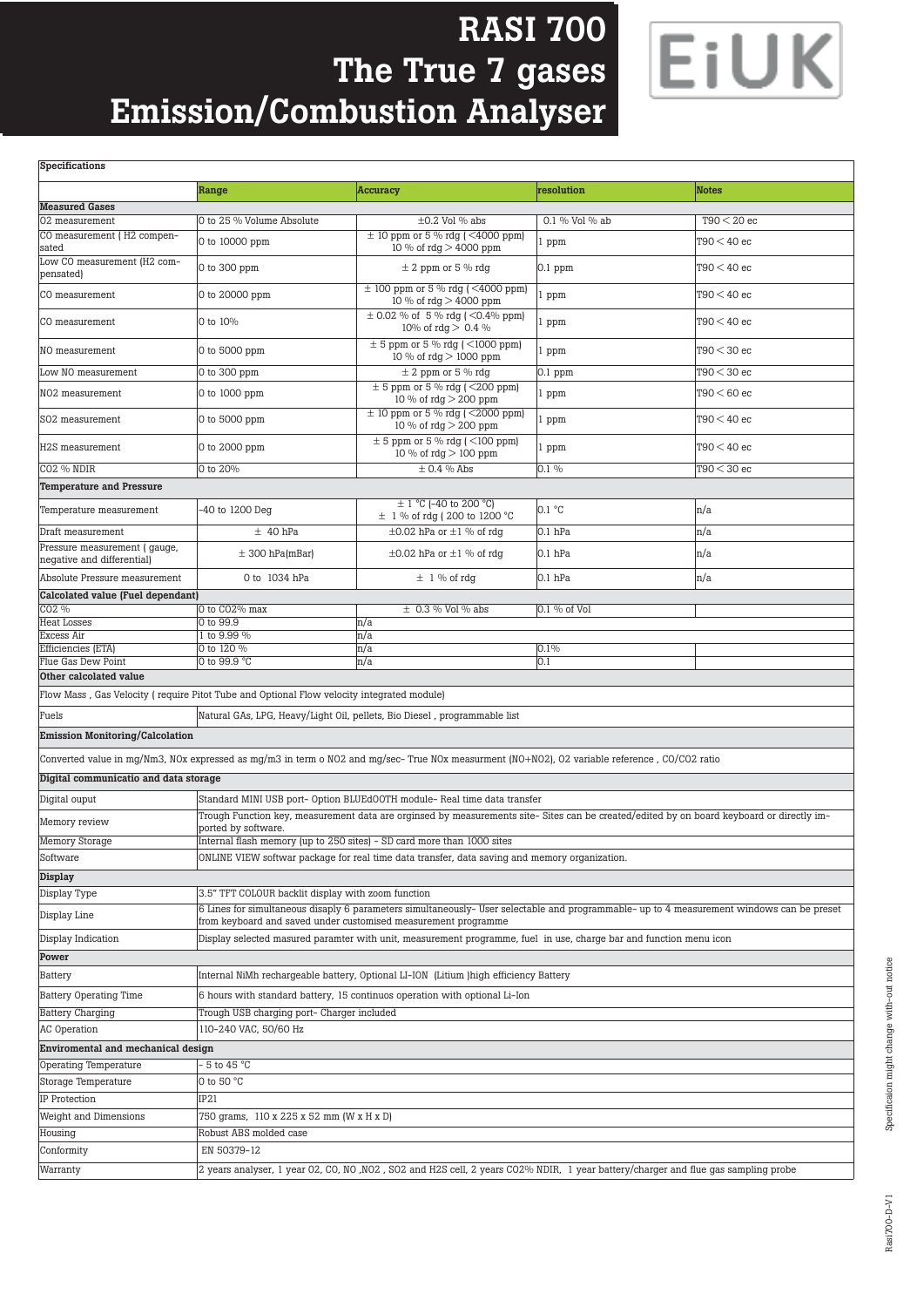# **RASI 700 The true 7 gases Emission/Combustion Analyser**



### **Great selection of flu gas samplig probes for every measure**

#### **Greatest choise of probes**

Our rage of probes and sampling line cover every application with an extended temperature range up to 1700 C, different sizes and different lengths.All probes types have interchangeable shaft, positioning cone and measure temperature by using an integrated thermocouple type K. The three path sampling line ensure measurement of the stack pressure, gas and temperature at the same time A special viton sampling line is used to maximise the accuracy reading when measuring NO2 and SO2 gases.

#### **modular sampling probes**

To change the probe shaft is simply screwed to the probe handle. Different size, diamter and temperature ranges ensure high flexibility for every application

#### **High Temperature probes**

A new ceramic probe to with-stand gas sampling in procecess whit temperarure up to 1700 Deg C.





#### **Online Data transfer and data storage**

Print less, save paper- Save time in generate reporting- Increase personell safety by stay away from the hazardus area.

- View real time data on a Lap top/PDA via standard USB connection or wirelessy via the otional Bluetooth

-10 meter range

-Store data diretc on a PC or in the OPtima 7 inetrnal memory and/or SD card for later download

-Save paper and money- check the data before printing

-Remote data transfer increase personell safety and improve productivity

#### **Powerful Software**

Easy read, edit , manage and file your data using the onlien view software • Import/Export customer details data base to the analyser

• Download stote data from the Analyser to the PC for reporting generation and data filing

• Real time data transfer via USB or optional Bluetooth

• View in numerical format, barograph, or graphical trend

• Display of Max, Min, AVG values and combustion parameters at a glance

• Quick and easy data transfer into Excel files

#### **Fast Infrared printer**

Print data on site trough our IRDA interface to our optional fast infrared printer. Try it and you will notice difference. Our new printer is feed free, and is powered via rechargeable batteries. It is much faster compared to the standard HP printers



Blue Tooth 63573 Software 15151 IR Printer 62693